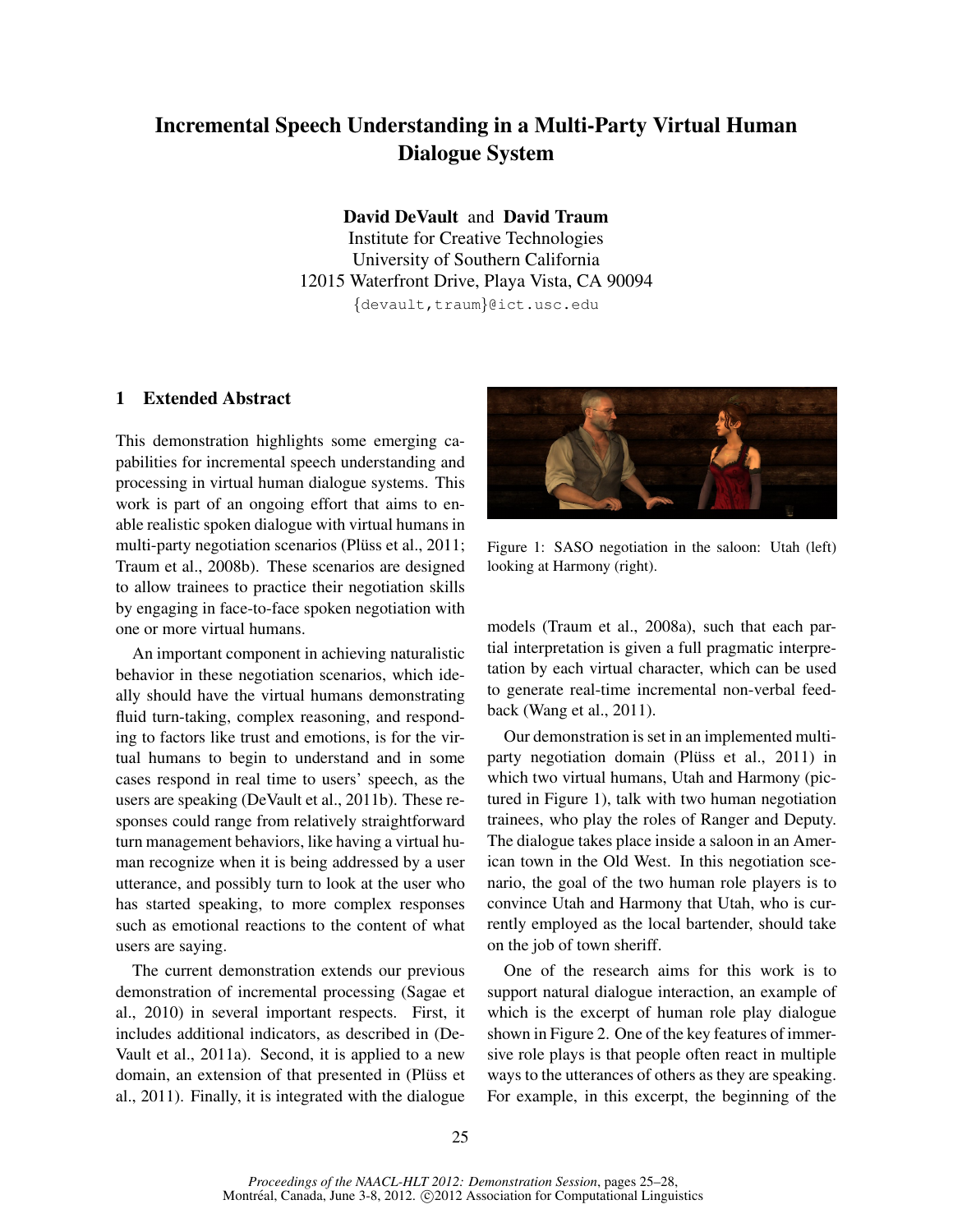| <b>Ranger</b> We can't leave this place and have it overrun by outlaws. |
|-------------------------------------------------------------------------|
| Uh there's no way that's gonna happen so we're gonna                    |
| make sure we've got a properly deputized and equipped                   |
| sheriff ready to maintain order in this area.                           |
| $00:03:56.660 - 00:04:08.830$                                           |
| <b>Deputy</b> Yeah and you know and and we're willing to                |
| $00:04:06.370 - 00:04:09.850$                                           |
| <b>Utah</b> And I don't have to leave the bar completely. I can still   |
| uh be here part time and I can um we can hire someone to                |
| do the like day to day work and I'll do the I'll supervise              |
| them and I'll teach them.                                               |
| 00:04:09.090 - 00:04:22.880                                             |

Figure 2: Dialogue excerpt from one of the role plays. Timestamps indicate the start and end of each utterance.

Deputy's utterance overlaps the end of the Ranger's, and then Utah interrupts the Deputy and takes the floor a few seconds later.

Our prediction approach to incremental speech understanding utilizes a corpus of in-domain spoken utterances, including both paraphrases selected and spoken by system developers, as well as spoken utterances from user testing sessions (DeVault et al., 2011b). An example of a corpus element is shown in Figure 3. In previous negotiation domains, we have found a fairly high word error rate in automatic speech recognition results for such spontaneous multi-party dialogue data; for example, our average word error rate was 0.39 in the SASO-EN negotiation domain (Traum et al., 2008b) with many (15%) out of domain utterances. Our speech understanding framework is robust to these kinds of problems (DeVault et al., 2011b), partly through approximating the meaning of utterances. Utterance meanings are represented using an attributevalue matrix (AVM), where the attributes and values represent semantic information that is linked to a domain-specific ontology and task model (Traum, 2003; Hartholt et al., 2008; Plüss et al., 2011). The AVMs are linearized, using a path-value notation, as seen in Figure 3. In our framework, we use this data to train two data-driven models, one for incremental natural language understanding, and a second for incremental confidence modeling.

The first step is to train a predictive incremental understanding model. This model is based on maximum entropy classification, and treats entire individual frames as output classes, with input features extracted from partial ASR results, calculated in increments of 200 milliseconds (DeVault et al., 2011b).

- Utterance (speech): *i've come here today to talk to you about whether you'd like to become the sheriff of this town*
- ASR (NLU input): *have come here today to talk to you about would the like to become the sheriff of this town*
- Frame (NLU output):

```
<S>.mood interrogative
<S>.sem.modal.desire want
<S>.sem.prop.agent utah
<S>.sem.prop.event providePublicServices
<S>.sem.prop.location town
<S>.sem.prop.theme sheriff-job
<S>.sem.prop.type event
<S>.sem.q-slot polarity
<S>.sem.speechact.type info-req
<S>.sem.type question
```
Figure 3: Example of a corpus training example.

Each partial ASR result then serves as an incremental input to NLU, which is specially trained for partial input as discussed in (Sagae et al., 2009). NLU is predictive in the sense that, for each partial ASR result, the NLU module produces as output the *complete* frame that has been associated by a human annotator with the user's *complete* utterance, even if that utterance has not yet been fully processed by the ASR. For a detailed analysis of the performance of the predictive NLU, see (DeVault et al., 2011b).

The second step in our framework is to train a set of incremental confidence models (DeVault et al., 2011a), which allow the agents to assess in real time, while a user is speaking, how well the understanding process is proceeding. The incremental confidence models build on the notion of NLU F-score, which we use to quantify the quality of a predicted NLU frame in relation to the hand-annotated correct frame. The NLU F-score is the harmonic mean of the precision and recall of the attribute-value pairs (or *frame elements*) that compose the predicted and correct frames for each partial ASR result. By using precision and recall of frame elements, rather than simply looking at frame accuracy, we take into account that certain frames are more similar than others, and allow for cases when the correct frame is not in the training set.

Each of our incremental confidence models makes a binary prediction for each partial NLU result as an utterance proceeds. At each time  $t$  dur-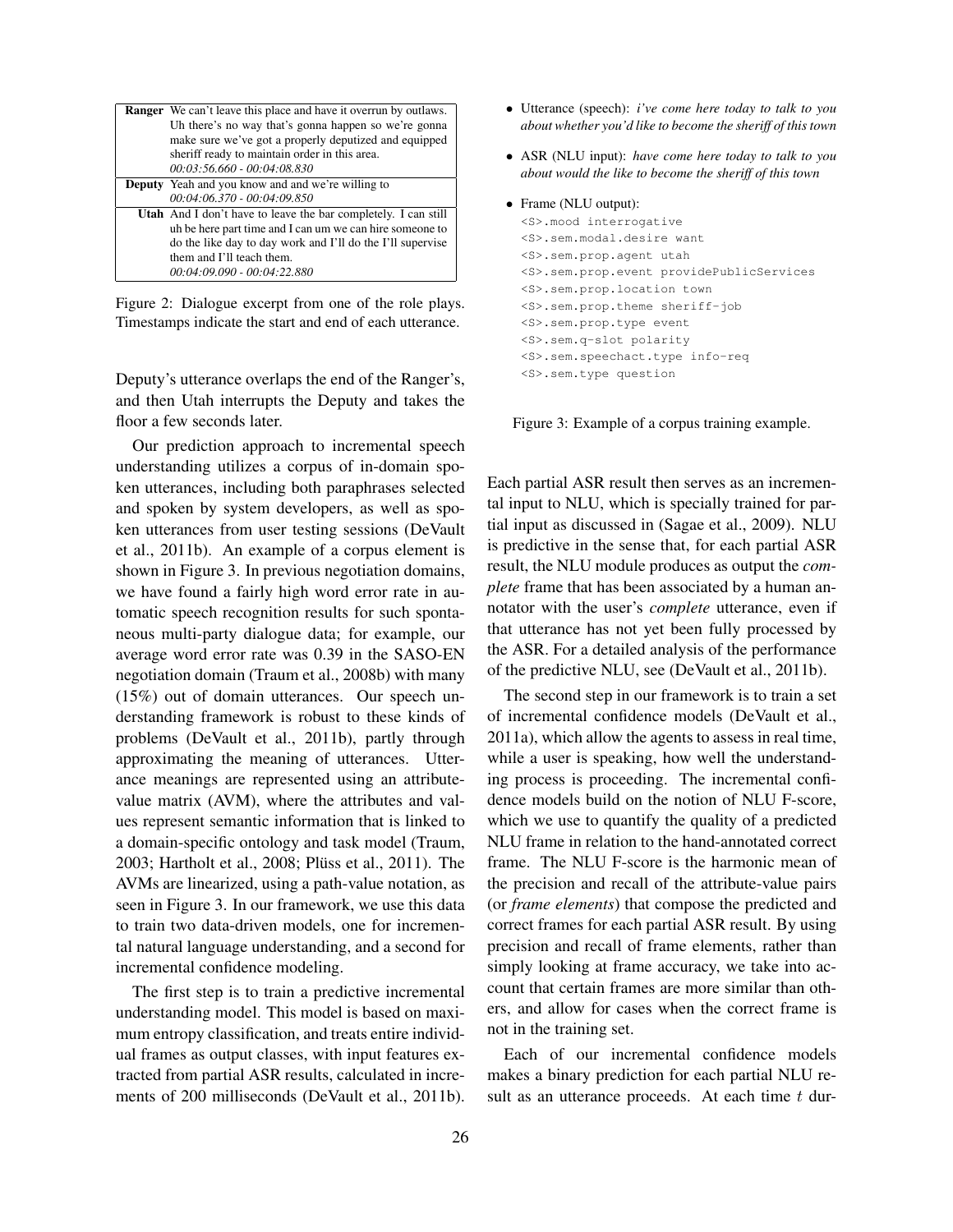

Figure 4: Visualization of Incremental Speech Processing.

ing an utterance, we consider the current NLU F-Score  $F_t$  as well as the final NLU F-Score  $F_{\text{final}}$ that will be achieved at the conclusion of the utterance. In (DeVault et al., 2009) and (DeVault et al., 2011a), we explored the use of data-driven decision tree classifiers to make predictions about these values, for example whether  $F_t \geq \frac{1}{2}$  (current level of understanding is "high"),  $F_t \geq F_{\text{final}}$ (current level of understanding will not improve), or  $F_{\text{final}} \geq \frac{1}{2}$  (final level of understanding will be "high"). In this demonstration, we focus on the first and third of these incremental confidence metrics, which we summarize as "Now Understanding" and "Will Understand", respectively. In an evaluation over all partial ASR results for 990 utterances in this new scenario, we found the Now Understanding model to have precision/recall/F-Score of .92/.75/.82, and the Will Understand model to have precision/recall/F-Score of .93/.85/.89. These incremental confidence models therefore provide potentially useful real-time information to Utah and Harmony about whether they are currently understanding a user utterance, and whether they will ever understand a user utterance.

The incremental ASR, NLU, and confidence models are passed to the dialogue managers for each of the agents, Harmony and Utah. These agents then relate these inputs to their own models of dialogue context, plans, and emotions, to calculate pragmatic interpretations, including speech acts, reference resolution, participant status, and how they feel about what is being discussed. A subset of this information is passed to the non-verbal behavior generation module to produce incremental non-verbal listening behaviors (Wang et al., 2011).

In support of this demonstration, we have extended the implementation to include a real-time visualization of incremental speech processing results, which will allow attendees to track the virtual humans' understanding as an utterance progresses. An example of this visualization is shown in Figure 4.

#### 2 Demo script

The demonstration begins with the demo operator providing a brief overview of the system design, negotiation scenario, and incremental processing capabilities. The virtual humans Utah and Harmony (see Figure 1) are running and ready to begin a dialogue with the user, who will play the role of the Ranger. As the user speaks to Utah or Harmony, attendees can observe the real time visualization of speech